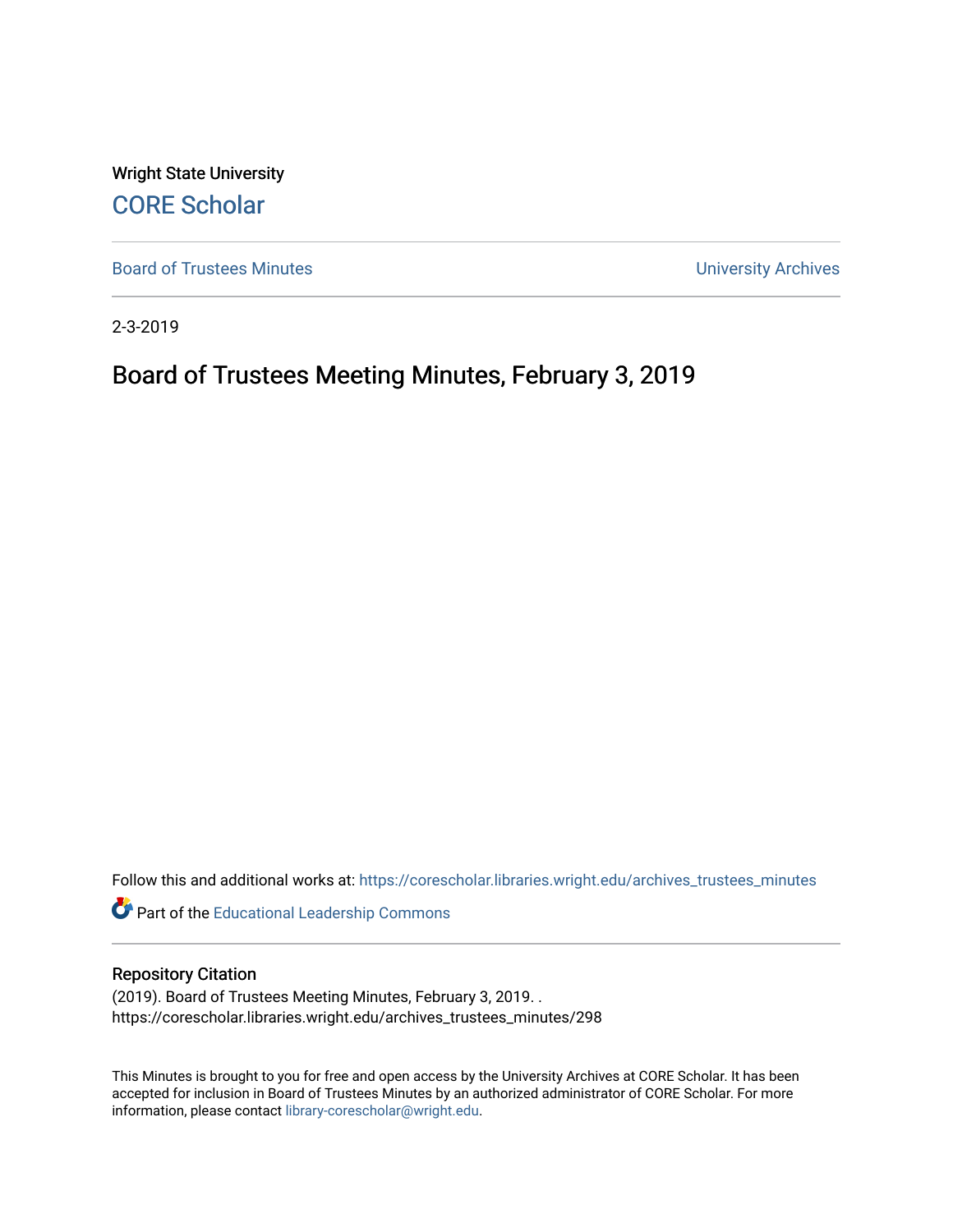# **WRIGHT STATE UNIVERSITY BOARD OF TRUSTEES OFFICIAL PROCEEDINGS OF THE THREE HUNDRED AND FIFTY-EIGHTH MEETING**

# **February 3, 2019**

### **INDEX**

|       |                                                                                                                                                                 | Page           | <b>Resolution</b> |
|-------|-----------------------------------------------------------------------------------------------------------------------------------------------------------------|----------------|-------------------|
| L.    | <b>CALL TO ORDER</b>                                                                                                                                            | 1              |                   |
| П.    | <b>CONFLICT OF INTEREST STATEMENT</b>                                                                                                                           | 1              |                   |
| Ш.    | <b>PROOF OF NOTICE OF MEETING</b>                                                                                                                               | 1              |                   |
| IV.   | <b>ANNOUNCEMENTS</b>                                                                                                                                            | $\overline{2}$ |                   |
| V.    | <b>EXECUTIVE SESSION</b>                                                                                                                                        | 2              | $19 - 41$         |
| VI.   | <b>RECESS</b>                                                                                                                                                   | $\overline{2}$ |                   |
| VII.  | <b>RECONVENE IN PUBLIC SESSION</b>                                                                                                                              | $\overline{2}$ |                   |
| VIII. | <b>VICE CHAIR'S COMMENTS</b>                                                                                                                                    | 3              |                   |
| IX.   | <b>QUESTIONS AND COMMENTS FROM BOARD MEMBERS</b>                                                                                                                | 3              |                   |
| Χ.    | <b>AUTHORIZATION BY THE BOARD OF TRUSTEES FOR</b><br>THE PRESIDENT TO AGREE TO TERM SHEET<br>PRESENTED TO AAUP-WSU FACULTY UNION ON<br>FRIDAY, FEBRUARY 1, 2019 | 5              | 19-42             |
| XI.   | <b>ADJOURNMENT</b>                                                                                                                                              | 6              |                   |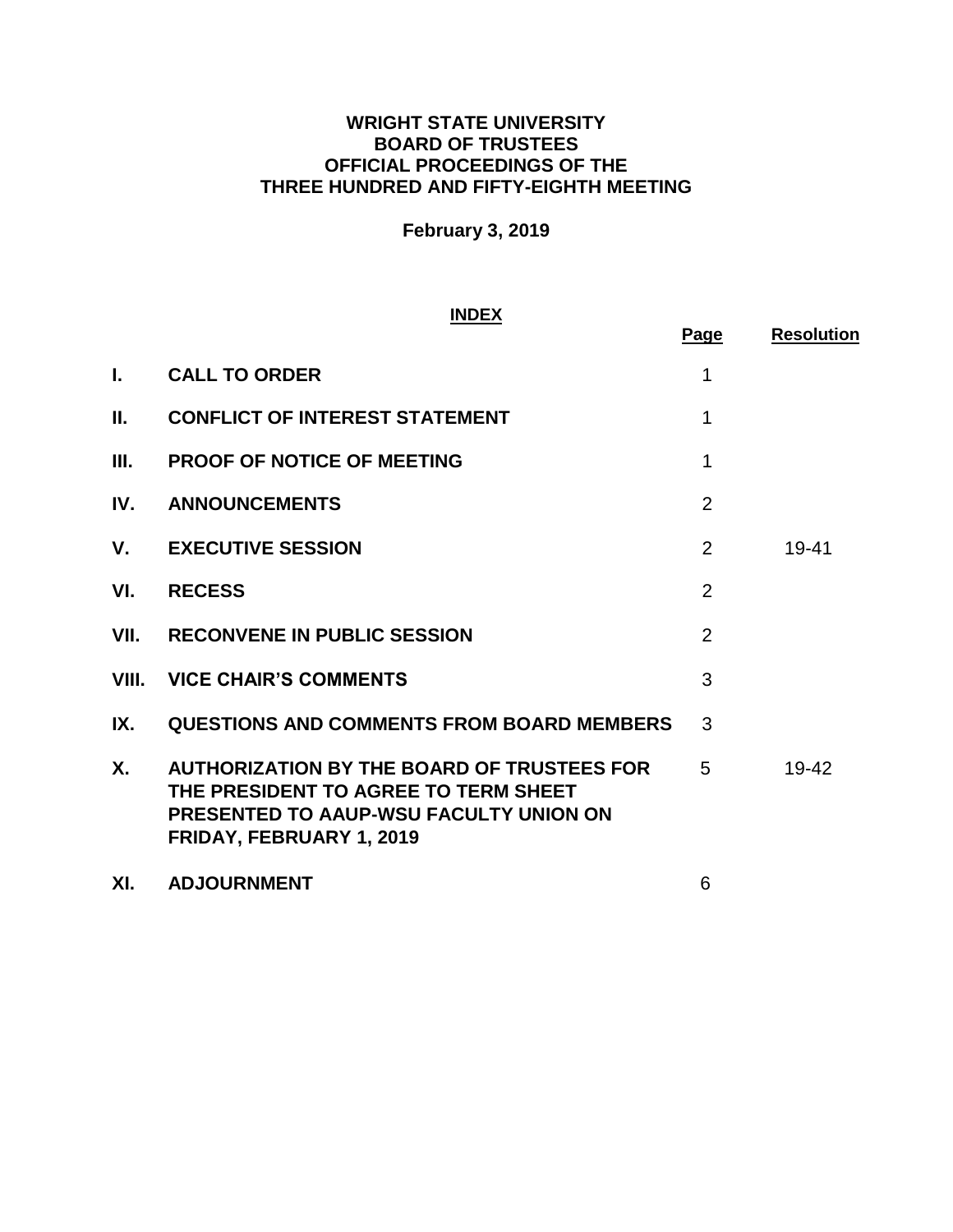### <span id="page-2-0"></span>**WRIGHT STATE UNIVERSITY BOARD OF TRUSTEES OFFICIAL PROCEEDINGS OF THE THREE HUNDRED AND FIFTY-EIGHTH MEETING**

# **February 3, 2019**

# **I. CALL TO ORDER**

The meeting of the Wright State University Board of Trustees was called to order by General C.D. Moore, vice chair, on Sunday, February 3, 2019, 3:01 p.m., in the 2455 Presidential Drive First Floor Gallery Space. Mr. Larry Chan, secretary to the Board of Trustees, called the roll:

# **Present Absent**

Anuj Goyal **Michael Bridges** Bruce Langos **Douglas Fecher** William Montgomery **Sean Fitzpatrick** C.D. Moore Stephanie Green Grace Ramos Austin Rains Shaun Wenrick

General Moore stated that the Wright State University Board of Trustees is a public body subject to the Ohio Open Meetings Act. It operates on a fixed agenda available to those attending the meeting. Persons wishing to address the board in its Public Session should submit a written request to the Board of Trustees' office 72 hours in advance of the meeting in order to be placed on the agenda. However, all persons address the board at the invitation of the board and are subject to time limitations and other guidelines established to maintain the good order of the meeting.

# **II. CONFLICT OF INTEREST STATEMENT**

General Moore read the Board's conflict of interest statement.

 It is of utmost importance to ensure that all university decisions are free from any real or perceived conflicts of interest.

 Therefore, please be mindful of all obligations with which you have been charged as a Trustee of Wright State University; and take the steps you deem appropriate to perform your duties fairly and impartially.

# **III. PROOF OF NOTICE OF MEETING**

 General Moore reported that the meeting was called by written notification and a quorum was present.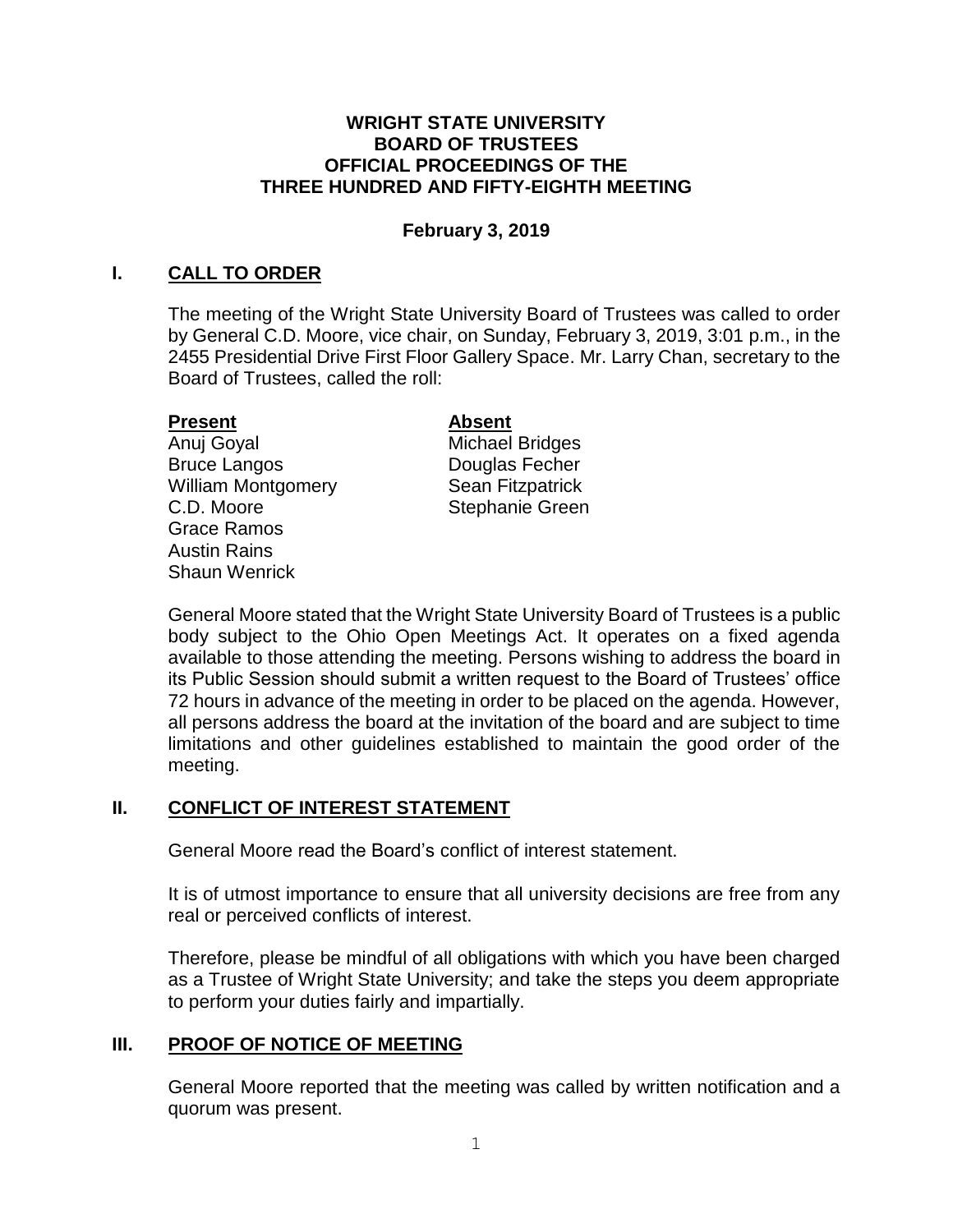# **IV. ANNOUNCEMENTS**

No announcements were offered.

# **V. EXECUTIVE SESSION**

In accordance with the Ohio Open Meetings Law, the Board, after a majority of a quorum and by roll call vote, determined to hold a Special Executive Session by offering the following resolution:

# **RESOLUTION 19-41**

RESOLVED that the Wright State University Board of Trustees agreed to hold a Special Executive Session on Sunday, February 3, 2019, in the Double Bowler Conference Room, 2455 Presidential Drive; and be it further

RESOLVED that pursuant to the Ohio Revised Code 121.22 (G), the following issues may be discussed in Executive Session:

• Collective bargaining

General Moore moved for approval. Mr. Montgomery seconded, and the motion was unanimously approved by roll call vote.

# **VI. RECESS**

The Executive Session adjourned at 4:01 p.m.

# **VII. RECONVENE IN PUBLIC SESSION**

The Wright State University Board of Trustees reconvened on Sunday, February 3, 2019, 4:07 p.m., in the First Floor Gallery Space, 2455 Presidential Drive. Mr. Larry Chan called the roll.

#### **Present**

Anuj Goyal Bruce Langos William Montgomery C.D. Moore Grace Ramos Austin Rains Shaun Wenrick

# **Absent**

Michael Bridges (phone in) Douglas Fecher Sean Fitzpatrick (phone in) Stephanie Green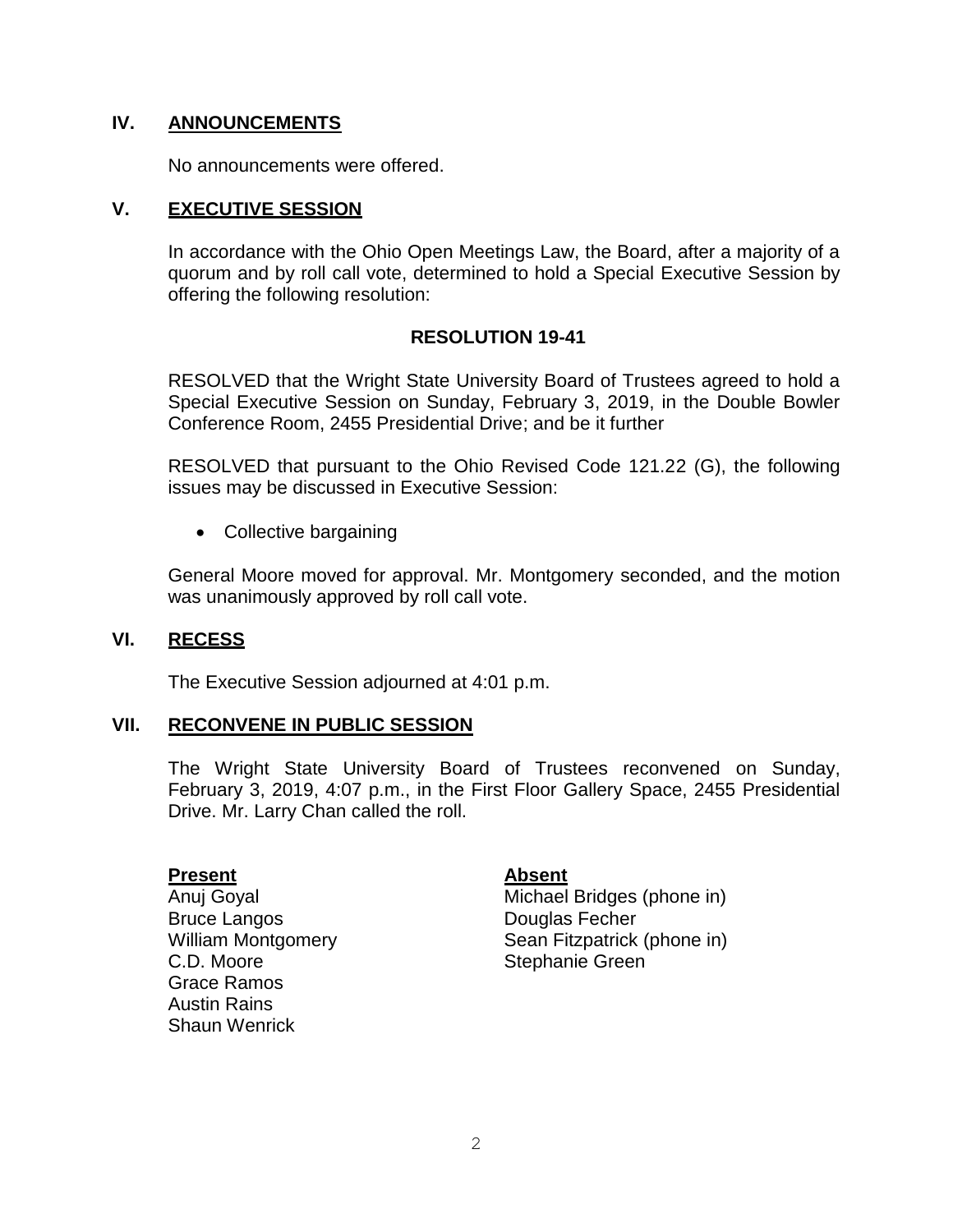# <span id="page-4-0"></span>**VIII. VICE CHAIR'S COMMENTS**

 General Moore thanked everyone for coming and opened the meeting with a short statement.

 Over the past several months the Board of Trustees and the Administration have been listening intently to what the union has stated to be their most pressing issues. We have worked hard to address these issues. These include retrenchment, work load, merit pay, non-tenured faculty appointments, retirement incentives, summer teaching rotation and pay raises as well as others. We listened intently to the concern raised about cost savings days, specifically how many cost saving days the University could potentially use during difficult financial times. We heard the concerns and we agreed to further limitations.

 Throughout this whole process the Board has been consistent on the need to save resources by going to a single university controlled healthcare plan that includes all employees at Wright State University. This is a universal healthcare plan that is consistent with what most public employers offer. These ongoing discussions have resulted in a term sheet that will be presented to the Board today. Before moving on to the resolution associated with that term sheet, I would like to ask my fellow Board of Trustee members for any comments or questions.

# **IX. QUESTIONS AND COMMENTS FROM BOARD MEMBERS**

 Student Trustee Austin Rains prefaced his question related to the term sheet by expressing concern for the students. The students have been put in the middle of protracted negotiations and now a strike and he wants to see everything resolved for them. Students deserve to receive what they are paying for. His question was has the Union already turned this offer down or do they plan to vote today on the offer?

 President Schrader answered that there has not been a rejection of the offer nor is she aware of any vote that is being taken. She agreed that our priority is our students and that we need to have our faculty in the classrooms. Students want faculty in the classroom and the Board wants to make sure we continue to provide a high quality, affordable education for our students.

 With that being said, she indicated that this is a reasonable offer that has taken into consideration the many issues brought forth by the Union leadership, particularly in terms of working conditions. So retrenchment with no new language, with work load remaining the same in the collective bargaining agreement, and with a number of other concessions that help relieve or allay some of the issues that might have impacted students in the classroom, in the end this offer is about financial considerations that need to occur for the University to be able to move forward towards financial sustainability. She recognized the Board's efforts to withdraw language and make compromises on the issues affecting the classroom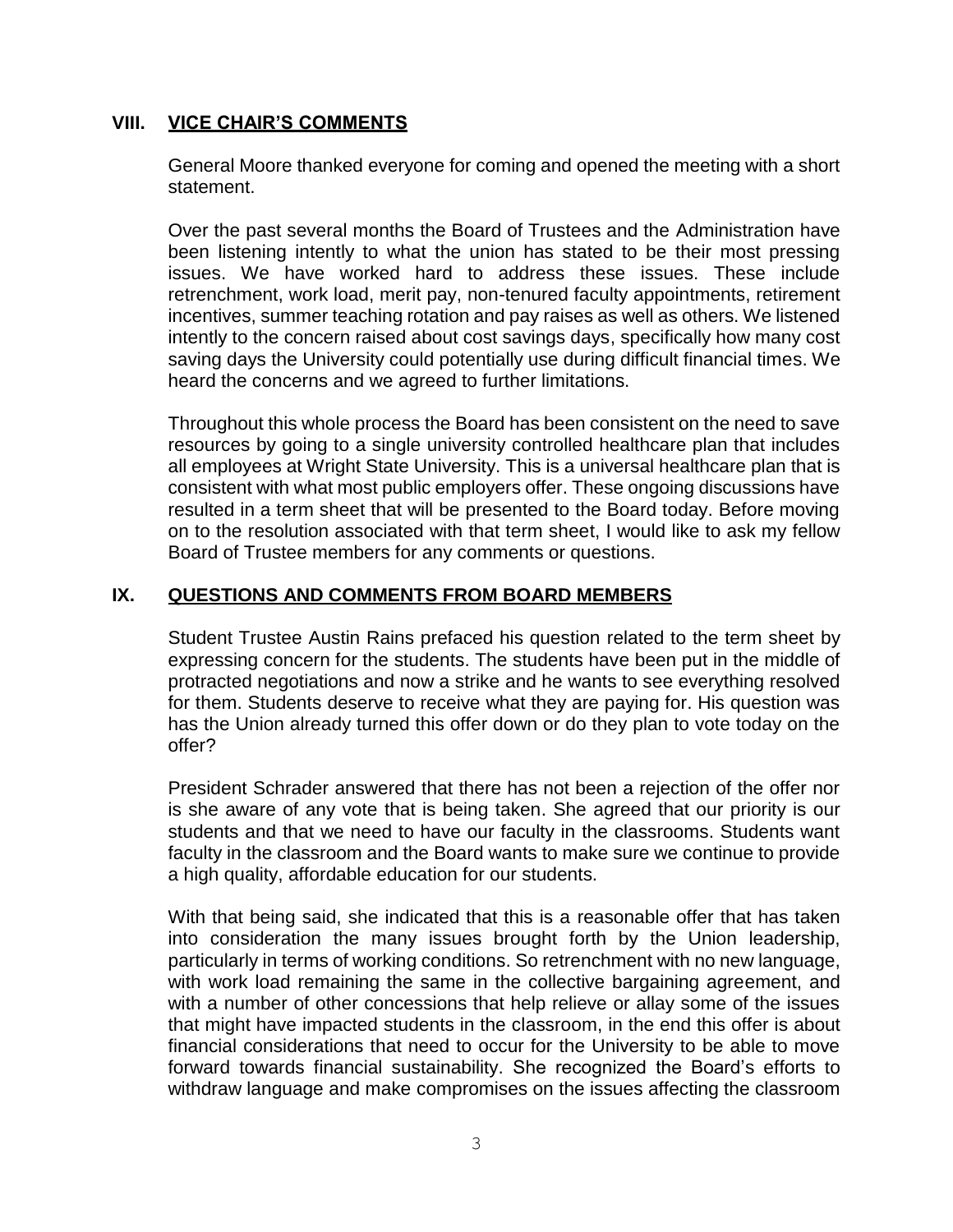or the quality of the instruction.

 Trustee Rains commented that the Union's stated number one priority has continued to shift many times during this process and he would like it to remain focused on the students.

 General Moore indicated that the Board is united in wanting to see an open, transparent vote by the faculty on the terms and while there has not yet been, they would like to see a faculty union membership vote.

 Doctor Goyal reminded everyone that we are here for our students. It is of the utmost importance that Wright State remains financially viable and able to provide students with an affordable education that they might not otherwise have. We value our faculty. Wright State is a high quality institution because of our faculty. Today's vote represents the Board's commitment to getting our faculty back in the classroom.

 Trustee Montgomery indicated that there is one issue still separating the Administration, the Board, and the Faculty Union and that issue is health care president to the janitor. No individual or group is set apart for preferential treatment insurance. Based on his industry experience with police and fireman's unions and public school teachers unions, everyone is asking their folks to share in the costs. The terms presented to the union are fair to everyone, treat individuals as equals, and includes a healthcare plan to insure all employees equally from the university and the plan is fair to students, taxpayers, and faculty.

 Mr. Montgomery cited the unfortunate death of a non-union faculty member and how having active coverage for health insurance offered a level of protection for his family. He stressed the need to come to a swift resolution on the health care insurance issue before anyone else may potentially be negatively impacted by being without coverage. Trustee Montgomery reiterated the fairness of the terms and the resoluteness of the Board to support all employees equally while continuing to manage rising health care costs and the University's financial health.

 Ms. Ramos reminded everyone of Wright State's history of affordability and access for disabled students and the need to control costs to continue supporting students from protected classes to insure Wright State remains accessible to all.

 Student Trustee Shaun Wenrick posed a question about having everyone, including bargaining union faculty, on the same plan. As a student, he does not understand what sets an individual in the union apart from everyone else and why they should receive preferential treatment in plan design.

 General Moore replied that this group had no answer about why one group should be favored but indicated that the plan proposed is equalitarian and treats everyone with equal respect and offers economies of scale while helping to maintain costs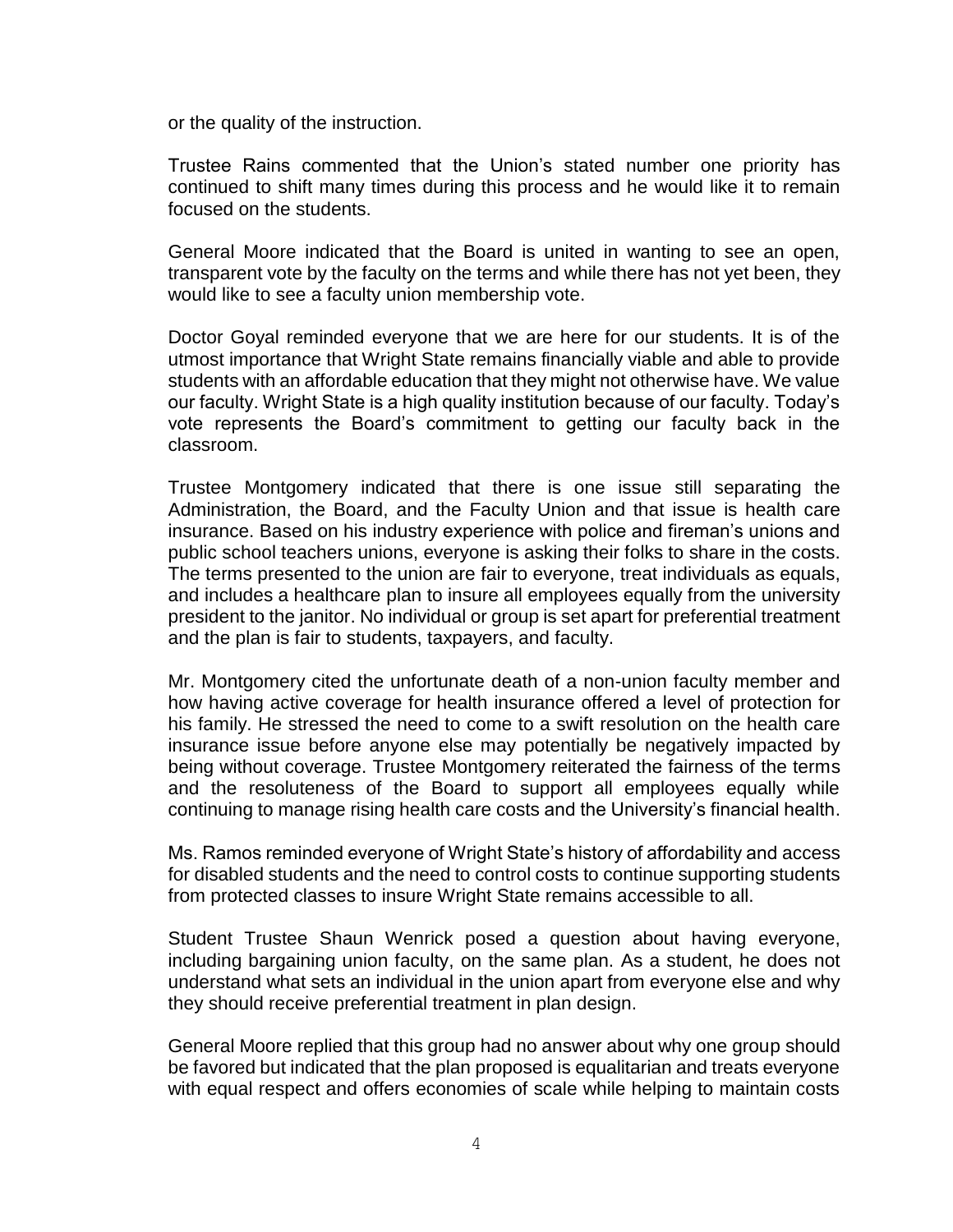for the university.

President Schrader pointed out that all other university employees, including nonunion faculty and individuals in other labor unions, are on this plan so this plan is not breaking any precedents.

Mr. Rains mentioned that he is not concerned about the details but is concerned about students getting their faculty back in the classroom. He indicated that the faculty are the most qualified to teach students and are what students deserve. He asked union faculty to return to the classrooms and meet the needs of our students.

# **X. AUTHORIZATION BY THE BOARD OF TRUSTEES FOR THE PRESIDENT TO AGREE TO TERM SHEET PRESENTED TO AAUP-WSU FACULTY UNION ON FRIDAY, FEBRUARY 1, 2019**

Following the conclusion of all questions by the Board members, General Moore presented the following resolution for Board consideration to allow President Schrader to agree to the term sheet presented to the AAUP-WSU faculty union on Friday, February 1, 2019.

## **The Board of Trustees to Authorize the President to Agree to Term Sheet Presented to AAUP-WSU Faculty Union on Friday, February 1, 2019**

# **RESOLUTION 19-42**

WHEREAS, the University and AAUP-WSU have met for at least three recent sessions to discuss a successor collective bargaining agreement to the Terms and Conditions implemented by the Board;

 WHEREAS, over the last several months the Board and the administration have been listening intently to what the union has stated to be their most pressing issues;

 WHEREAS, the Board and the administration have tried hard to address these pressing issues;

 WHEREAS, these pressing issues have been identified as retrenchment, workload, furloughs, non-tenure eligible faculty appointments, summer teaching rotation, merit pay, retirement incentives, and wages;

 WHEREAS, in an attempt to move toward the union's position on retrenchment, workload, furloughs, non-tenure eligible faculty appointments, summer teaching rotation, merit pay, retirement incentives, and wages, the University agreed to